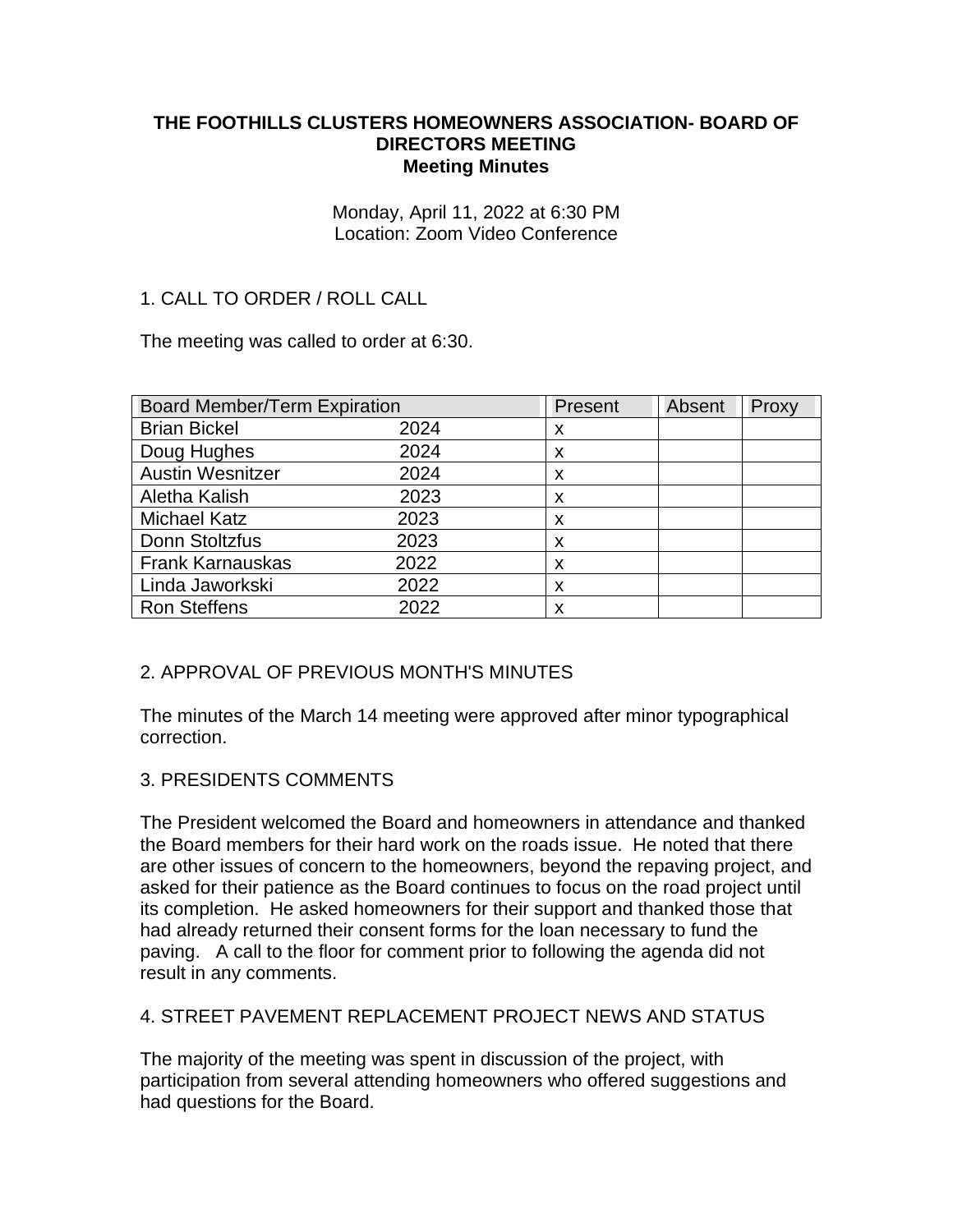Brian Bickel reported that he received a loan term sheet from Alliance Association Bank offering a 15-yr loan, either at a fixed rate of 6.0 percent for the term or an initial rate of 5.20 percent adjusted after 7.5 years. He recommended the lower rate. He noted that no real estate was required as collateral and that final documents could be prepared in the next month. Frank Karnauskas asked if there was a limit to how high the interest rate could go at 7.5 years, Brian replied he was unsure and would find out.

Austin Wesnitzer reported that he received paving bids from four contractors. The two lowest bids where from KE&G, the contractor that will do Evans Mountain Road for Pima County, at 1.39 million, and Southern Arizona Paving, at 1.45 million. Both bids were good until September 2022.

In answer to several questions, Austin noted that the work would be done to Pima County standards and procedures, with the contractor responsible to hire an independent firm for quality control. The work comes with a 1-yr warrranty. There was discussion that it would be best if the HOA used their landscape contractor to do the pre-project trimming and in particular to identify any areas for special care during paving. This would likely save some costs over the contractors bid for that work. Austin also told the Board that the specifications had controls built in to limit the exposure to a sudden increase or decrease in asphalt pricing Donn Stoltzfus asked about contract terms and the need for insurance and indemnification to protect the HOA from liability.

Linda Jaworski noted two questions she has recently received from neighbors. One concerns whether any measures could be done to address water drainage from the streets into the owners property. The Board felt this is something that possibly could be addressed with the contractor, depending on the specific situation, and noted it would be helpful to start with a list of homeowners for whom drainage is a concern. Linda said she would provide a list with the people she is aware have these concerns.

The second question concerned contracting with a single waste provider to reduce the wear and tear on our streets from weekly multiple waste collection trucks. Brian Bickel responded that on advice of counsel this would require a change to the CC&Rs. However, it would be possible for all homeowners on a particular street to coordinate and contract with the same waste disposal firm to reduce the number of trucks accessing that street on a weekly basis.

There was a question about how the edge of the road would be determined for repaving purposes when the existing asphalt is broken and uneven. Austin Wesnitzer state that the contractor would be expected to maintain a constant width and as best they can, make a straight line without contacting landscaping, but it is possible in certain situations that landscaping might need to be trimmed or removed. Another Board member noted that rock boundaries that do not encroach on the existing street will not be intentionally disturbed, even if they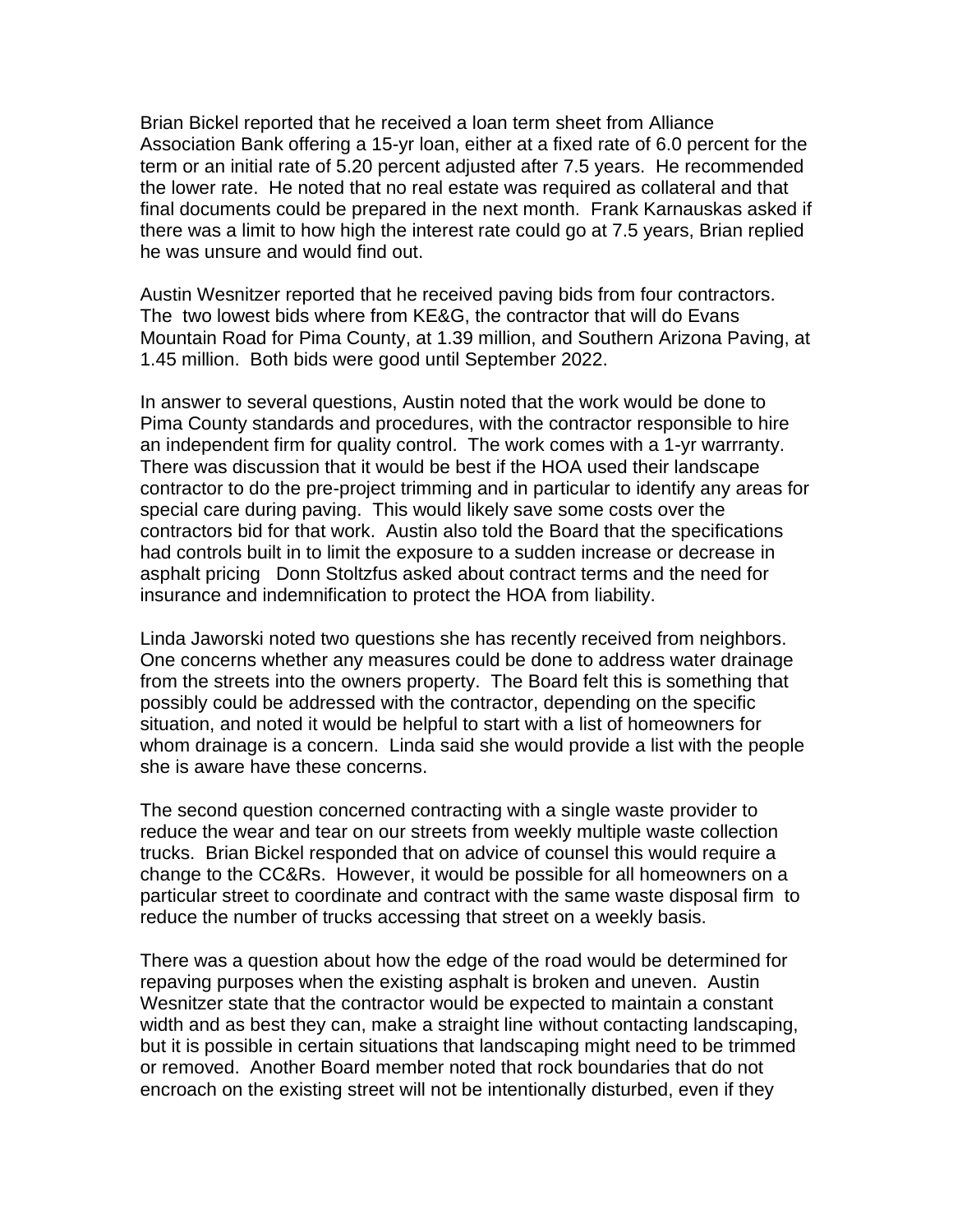encroach on the right-of-way, although it is possible that paving equipment might disturb them slightly and the homeowner would have to readjust the materials.

Donn Stoltzfus said he would work with the Boards attorney, Jason Smith, to get a contract in place after a contractor was selected, and needed the scope of work and specifications used by the selected contractor to prepare their bid. The Board discussed calling a special meeting to expedite contractor selection and Doug Hughes said he would look into what was necessary to do so. Brian Bickel said he believed it required 48 hours prior notice.

## 5. COMMITTEE REPORTS

**Landscape and Roads Committee**: Ron Steffens said that the spring green waste cleanup, free to homeowners, would be done during the week of May 8 and information would be sent out shortly. There was also a brief discussion of Campbell Wash, where sand accumulates during the monsoon season due to rock along the road that blocks sediment. Ron agreed that the committee would consider alternative means to manage this problem..

**Architectural Control Committee**: Linda Jaworski presented the committee report which included the following properties:

Architectural Change Applications

3739 East Guthrie Mountain Place - Architectural Change Application received for simple rooftop solar panel installation. Approved.

3585 East Thimble Peak Place- Architectural Change Application received for slump block wall for the purpose of concealing existing water treatment equipment. Approved post site visit.

6763 North Quartzite Canyon Place - Architectural Change Application received for concrete driveway pour. Approved post site visit.

6831 North Quartzite Canyon Place - Architectural Change application received for pavers, landscaping and pool project. Approved post site visit.

3873 East Diablo Canyon Place - Architectural Change Application received for back yard fencing. Pending Approval

6727 North Quartzite Canyon Place - Architectural Change Application received for roof shingle replacement. Approved.

6472 North Burro Creek Place - Architectural Change Application received for simple roof top solar installation. Approved.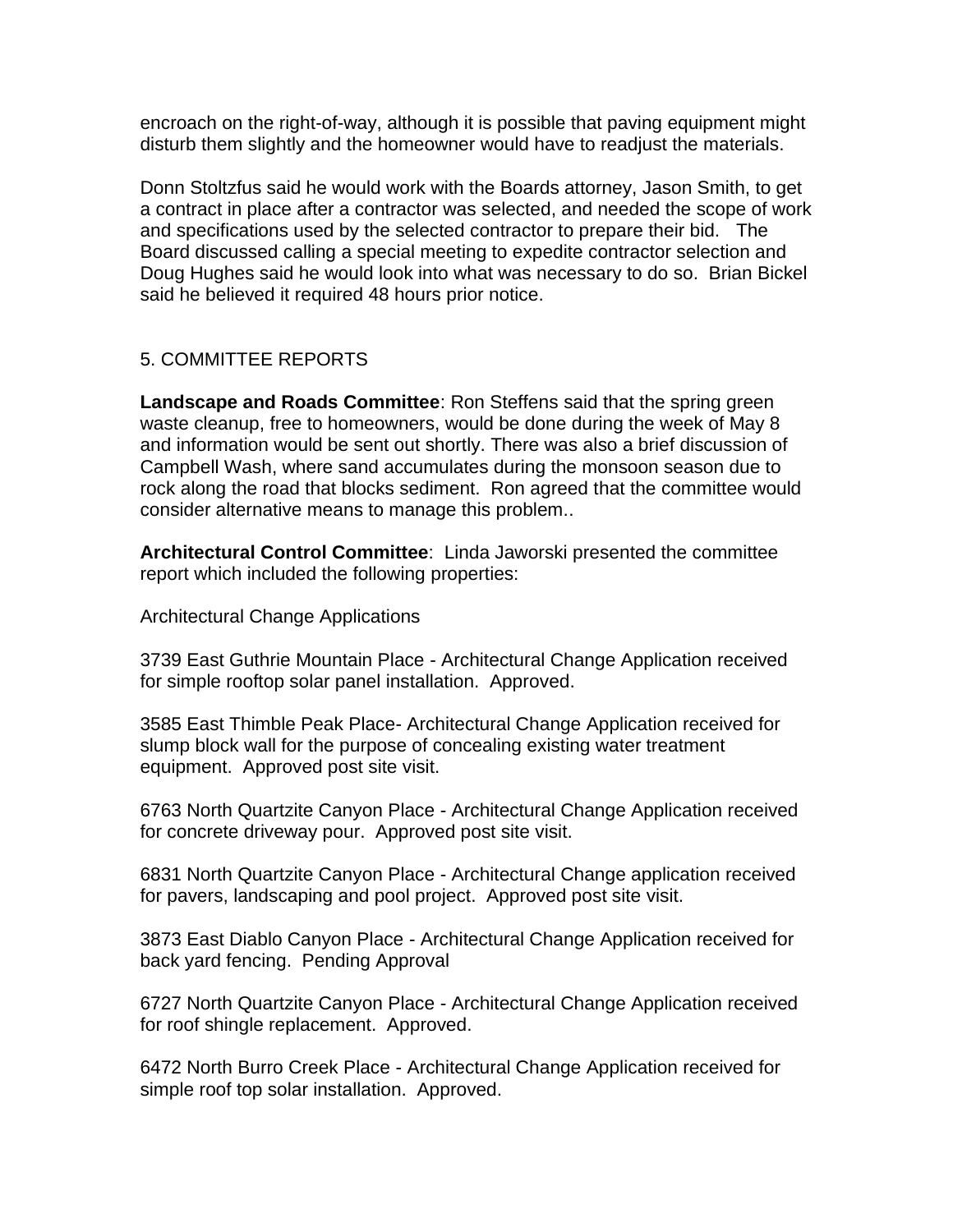3700 East Espero Canyon Place - Architectural Change Application received for roof shingle replacement. Approved.

6841 North Quartzite Canyon - Architectural Change Application for simple roof top solar installation received. Approved.

**Miscellaneous** 

3434 East Guthrie Mountain Place - Request to place storage pod and dumpster within the property boundary. Approved with conditions pending road replacement.

**Business Process Committee:** Brian Bickel said this update was previously fully presented during the discussion of the loan for the repaving contract.

**Budget and Finance Committee**: Brian Bickel presented a finance report showing a net balance of \$1.008 million, the majority of which will be spent on the repaving project. He said it would be necessary to start transferring our CDs to the savings account for access as the project date approaches.

**Communication Committee**: Frank Karnauskas said the committee will focus on preparing updated information about the repaving project for publication on the website and Next Door.

### 6. MASTER ASSOCIATION REPORT

Dan Weisz reported that the Master Association spring meeting has been delayed. He will inform the Board when a new date is set. Dan also reported that he was talking to our landscape contractor about addressing non-native grasses present in the Common Area, and expected to have a plan and timeline shortly for action this spring.

### 7. OLD BUSINESS

Frank Karnauskas reported that Irene Barg desired to resign as Chair of the Welcoming Committee. He thanked her for her many years of service with this function and said that Dan Weisz had volunteered to replace her. Terry Brown also volunteered to serve on the committee. A motion to appoint Dan Weisz Chair of the Welcoming Committee passed unanimously.

### 8. NEW BUSINESS

Frank Karnauskas noted he had received a letter from a homeowner expressing concern about dog waste on Evan Mountain Road. He will forward a copy of that